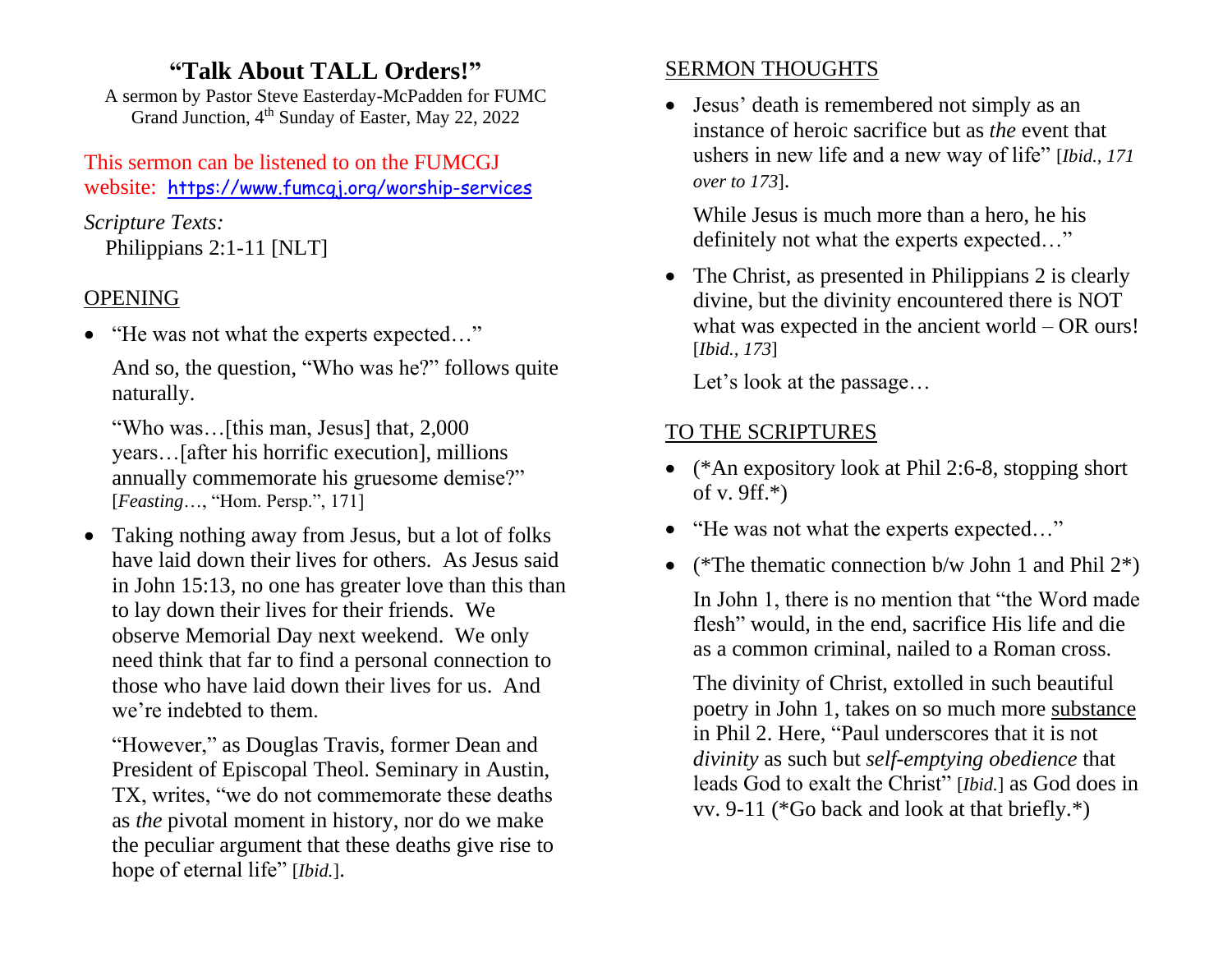### SERMON THOUGHTS

- Thinking back to the start of the sermon, two thousand years after the fact, "we commemorate Jesus' death, not because he was a hero, nor simply because he was divine, but because in his crucifixion and resurrection the truth is revealed that self-emptying, sacrifice, and obedience are of the essence of divinity" [*Ibid., 173*].
- Now, we can start to get our heads around Paul's TALL order. True, we can't pull off the divine part of what Christ was about, but the part about selfemptying, the part about sacrifice, the part about obedience…those things…we *are* called to emulate those because the Spirit of the risen Christ living within us enables us to do so.

And it all starts with self-emptying: giving up on conceit, envy, pride, insecurity  $-$  all the things that come from a false sense of self, one based on our fleeting achievements instead of one grounded in the immutable love, grace, and affirmation of God.

You see, like Jesus, we don't have to cling to or exploit a sense of self-importance. Our truest sense of self, the one that is most healthy, most secure, most mature is the one grounded in *God's* Being, not ours. Only when *that* is our sense of self can we "think of others as being better than ourselves" and look to their interests, even putting them ahead of our own, as Paul urges in Phil 2:4.

• No, Jesus "was not what the experts expected..." In fact, the "experts" expected a "winner", a power broker; one who would dominate by force of will;

one who subjugate others, not put them out front. But they were in for a big surprise!

Amy Plantinga Pauw, Professor of Doctrinal Theology at Louisville Presb. Theological Seminary in Louisville, KY, lifts from the realm of literature a powerful illustration of this surprise. She observes that "Flannery O'Connor imaginatively portrays [this surprise] at the end of her short story, 'Revelation,' when the protagonist, Mrs. Turpin, sees an enormous procession of 'souls climbing upward in the starry field and shouting "Hallelujah!"'.

Her wonder turns to shock as Mrs. Turpin discovers that all the people she considered inferior to herself are leading the procession, and that reputable people like her are pulling up the rear. The respectable types 'were marching behind the others with great dignity, accountable as they had always been for good order and common sense and respectable behavior. They alone were on key. Yet, she could see by their shocked and altered faces that even their virtues were being burned away.'

"Joining the triumphant procession to honor the crucified and risen Christ requires the humility to join the back of the line…" [*Feasting*…, "Theol. Persp.", 174]

"He was not what the experts expected…

## ♫ Ed Kilbourne's "WWJD"

"He was not what the experts expected…

"And they nailed him for that in the end."